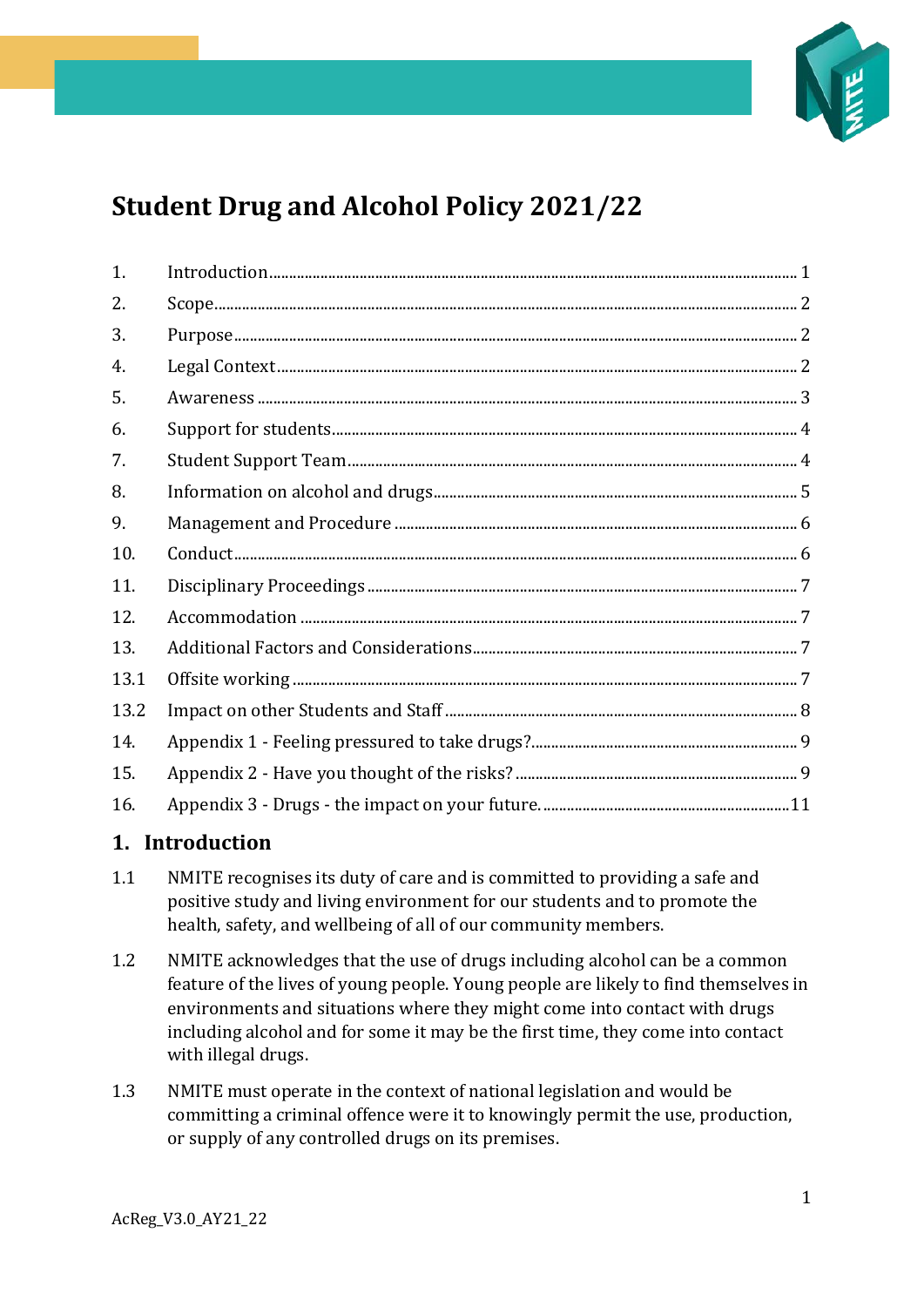

1.4 NMITE has a zero-tolerance approach and therefore, cannot allow the possession, use or supply of controlled drugs or psychoactive substances on its premises. We do recognise however the need and benefit of a blended approach to ensure appropriate support is available and offered to students in regard to the use of drugs and alcohol.

# <span id="page-1-0"></span>**2. Scope**

- 2.1 This policy applies to all students at NMITE.
- 2.2 This policy relates to the use of alcohol and other drugs that are controlled by the Misuse of Drugs Act 1971, the Psychoactive Substances Act 2016 and the unauthorised use and possession of prescription medicines regulated by the Medicines Act 1968, by students.
- 2.3 This policy does not apply to NMITE staff; a separate Staff policy is available from the Human Resources department.

### <span id="page-1-1"></span>**3. Purpose**

- 3.1 The purpose of this policy is to:
	- i. Provide clarity on the NMITE's position on alcohol and drugs in order to minimise problems for staff and students
	- ii. Support those affected with alcohol or controlled substance related problems by providing clear signposting to the support available to students and encouraging students to access treatment where possible.
	- iii. Identify circumstances in which disciplinary action will be instituted for alcohol or controlled substance misuse.
- iv. Meet the NMITE's legal obligations to ensure the health and safety of its staff, students, and others at work.

# <span id="page-1-2"></span>**4. Legal Context**

Misuse of Drugs Act 1971

- i. It is a criminal offence for a person to be in possession of, to produce, to sell/supply or intend to sell/supply any controlled drug as listed within the act.
- ii. It is an offence to be in possession of a drug used for medicinal purposes without a valid prescription.
- iii. It is an offence for a person to supply (give/lend) a drug used for medicinal purposes that has been prescribed to them to another person.
- iv. It is a criminal offense for NMITE to knowingly permit the use, production, or supply of any controlled drugs on any of its premises.

Psychoactive Substances Act 2016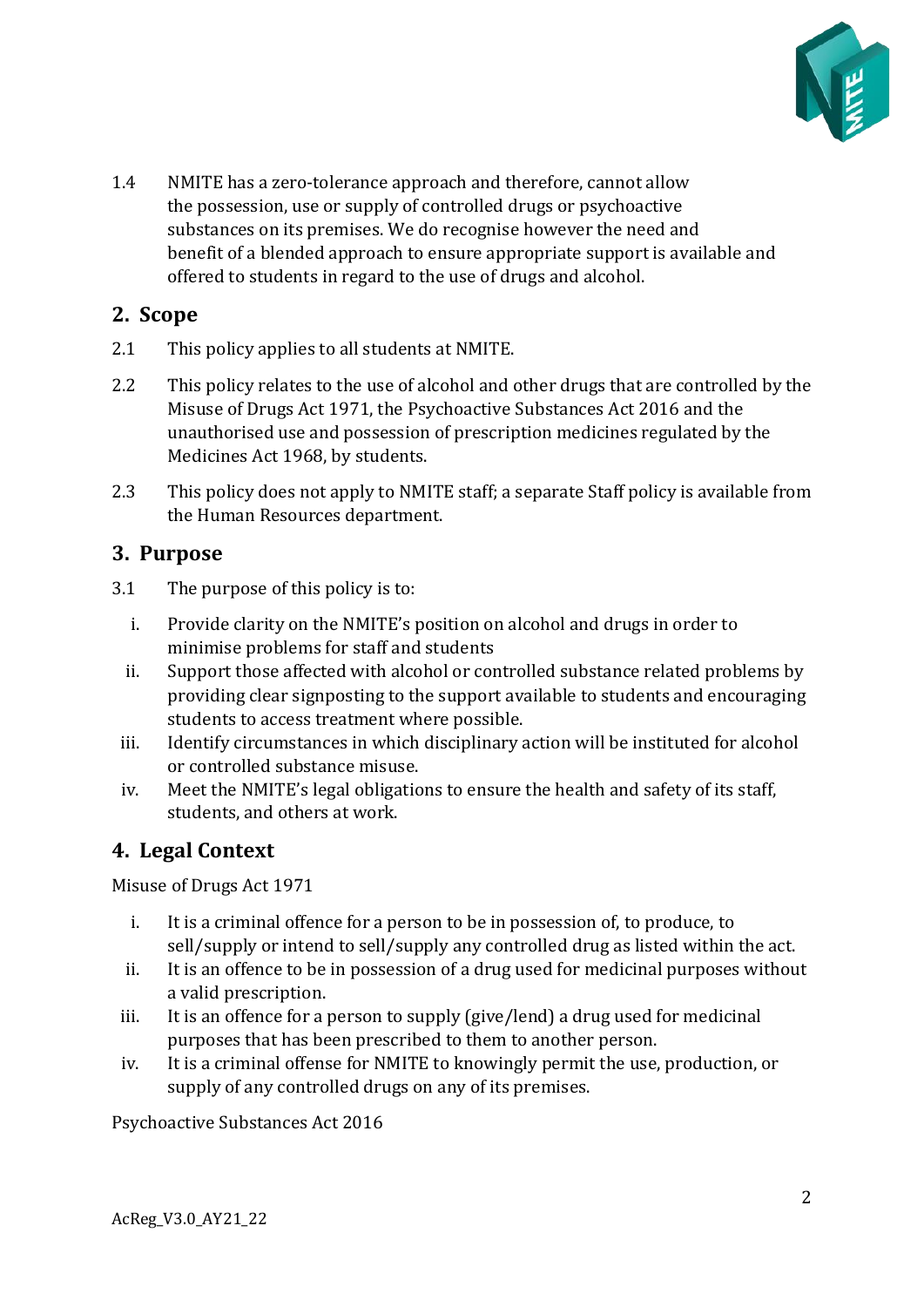

- i. It is a criminal offence for a person to produce, supply or intend to supply, import or export of any substance if it is intended for human consumption that is capable of producing a psychoactive effect and regardless of its potential for harm.
- ii. It is a criminal offence for NMITE to knowingly permit the production, supply, import or export of any substance if it is intended for human consumption that is capable of producing a psychoactive effect and regardless of its potential for harm.
- iii. The only exemptions from the Act are nicotine, alcohol, caffeine, medicinal products, and those already controlled by the Misuse of Drugs Act.

The Health and Safety at Work Act 1974 (HSWA)

- i. places a duty on an institution to do everything reasonably practicable to ensure the health and safety of those affected by its undertaking, including its students.
- ii. The smoking ban in England came into force on 1 July 2007 as a consequence of the Health Act 2006. Smoking is prohibited in areas used as a shared workspace and in flats with communal entrances or shared corridors. Ref. Smoking Policy for further detail.

Licensing Act 1964

i. Alcohol use by adults is not illegal and its consumption subject to the Licensing Act 1964 is permitted within NMITE student accommodation and at social events on other premises.

Sexual Offences Act 2003 – Consent

- i. This act states that a person consents to a sexual act only if they agree by choice and have the freedom and capacity to make that choice. If a person's capacity to consent to any form of sexual activity is limited by drugs including alcohol, then they cannot give consent. Impaired judgement because of consumption of drugs including alcohol is not a valid defence against sexual offences. NMITE takes a zero-tolerance approach to sexual violence.
- 4.1 Students who contravene the legislation outlined above, may be subject to disciplinary action by NMITE and this may include reporting incidents to the Police.
- 4.2 Students living in NMITE managed accommodation or accommodation manged by CityHeart Living should familiarise themselves with the terms and conditions as they may be putting their accommodation at risk.

# <span id="page-2-0"></span>**5. Awareness**

5.1 NMITE will endeavour to increase awareness and understanding of drug and alcohol related issue. This includes: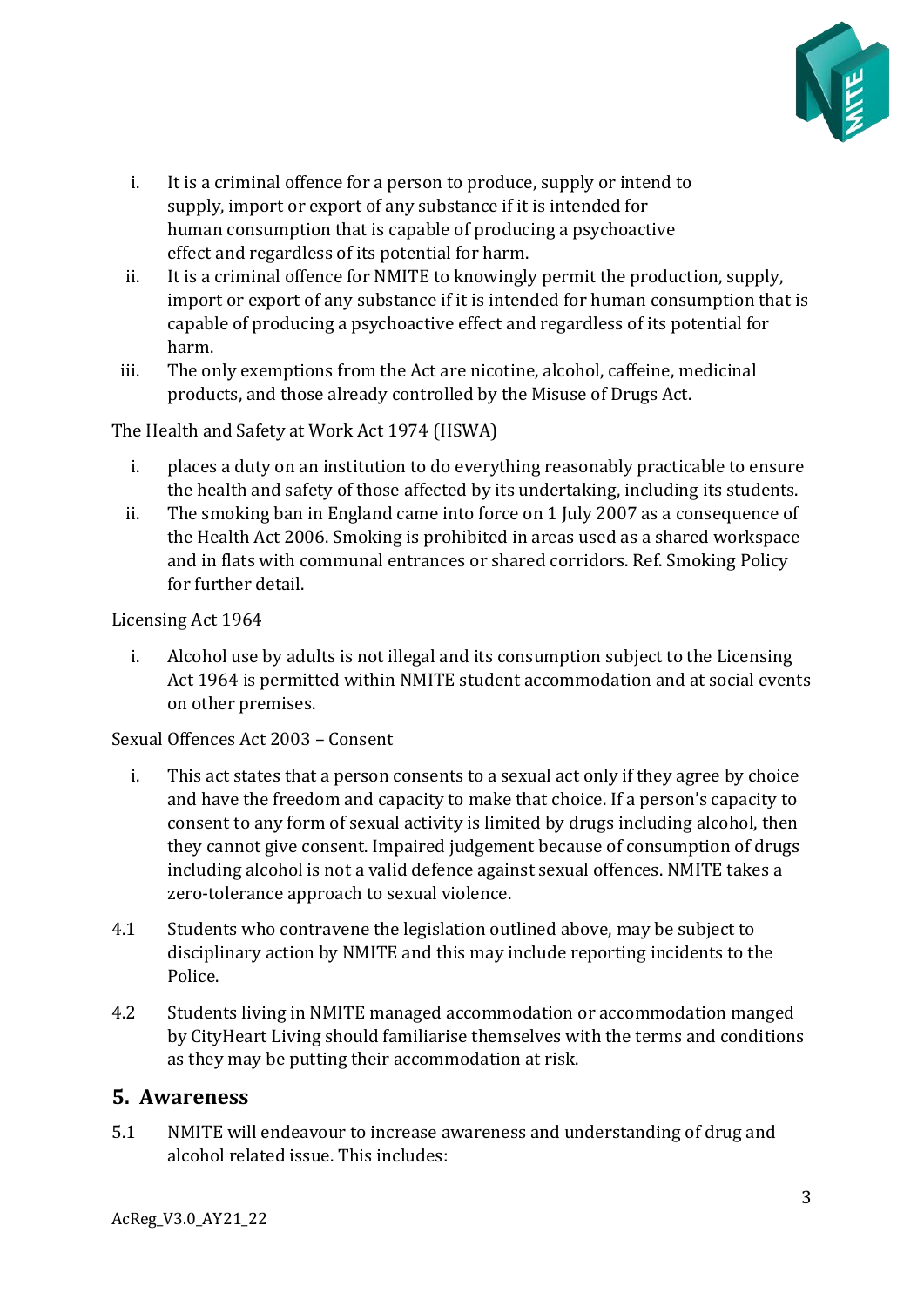

- i. raising student's awareness through information and signposting accessible within the Safe Lifestyle section of MyNMITE
- ii. having information and discussion forums delivered in conjunction with external organisation during the Induction week

# <span id="page-3-0"></span>**6. Support for students**

- 6.1 Arrival at NMITE, will be a significant transition period and important milestone, bringing with it new and exciting experiences. Although this new environment may provide students with a range of opportunities to develop and flourish, the impact of the transition may be greater for some students than others which may make them more vulnerable to experimenting with drugs and alcohol possibly for the first time. Advice on managing transition and looking out for each other forms part of the NMITE Induction week
- 6.2 [Appendix 1](#page-8-0) contains useful tips for students feeling pressured into taking drugs and  $\Delta$ ppendix  $2$  – Have you thought of the risks
- 6.3 Safe and sensible drinking can be a positive feature of student life. For many, it is part of the student experience. If a student is concerned about their own level of alcohol or drug use or that of a fellow student, they are encouraged to contact Student Support Team who can offer a range of support and signposting. By doing this at an early stage, a support package can be developed to minimise deterioration in mental wellbeing as well as the impact and potential for antisocial behaviour, disruption to engagement and performance within the learning environment and ultimately disciplinary proceedings.

# <span id="page-3-1"></span>**7. Student Support Team**

- 7.1 The Student Support Team offers a confidential drop-in and appointments service to all students for any aspect of student life including in regard to the use of alcohol and drugs. Further detail is provided within the Student Handbook and on MyNMITE.
- 7.2 The use of alcohol or drugs can be both a symptom of or a risk factor of poor mental health and wellbeing. People with mental health problems are more vulnerable to problematic use and related harms. Student Support Team members are Mental health Champions and can offer a non judgemental, holistic approach to support, including:
	- i. individual 1:1 support
	- ii. signposting to information
	- iii. advice on application for reasonable adjustments under the relevant policies,
	- iv. mental health support plans
	- v. referral and liaison with external agencies.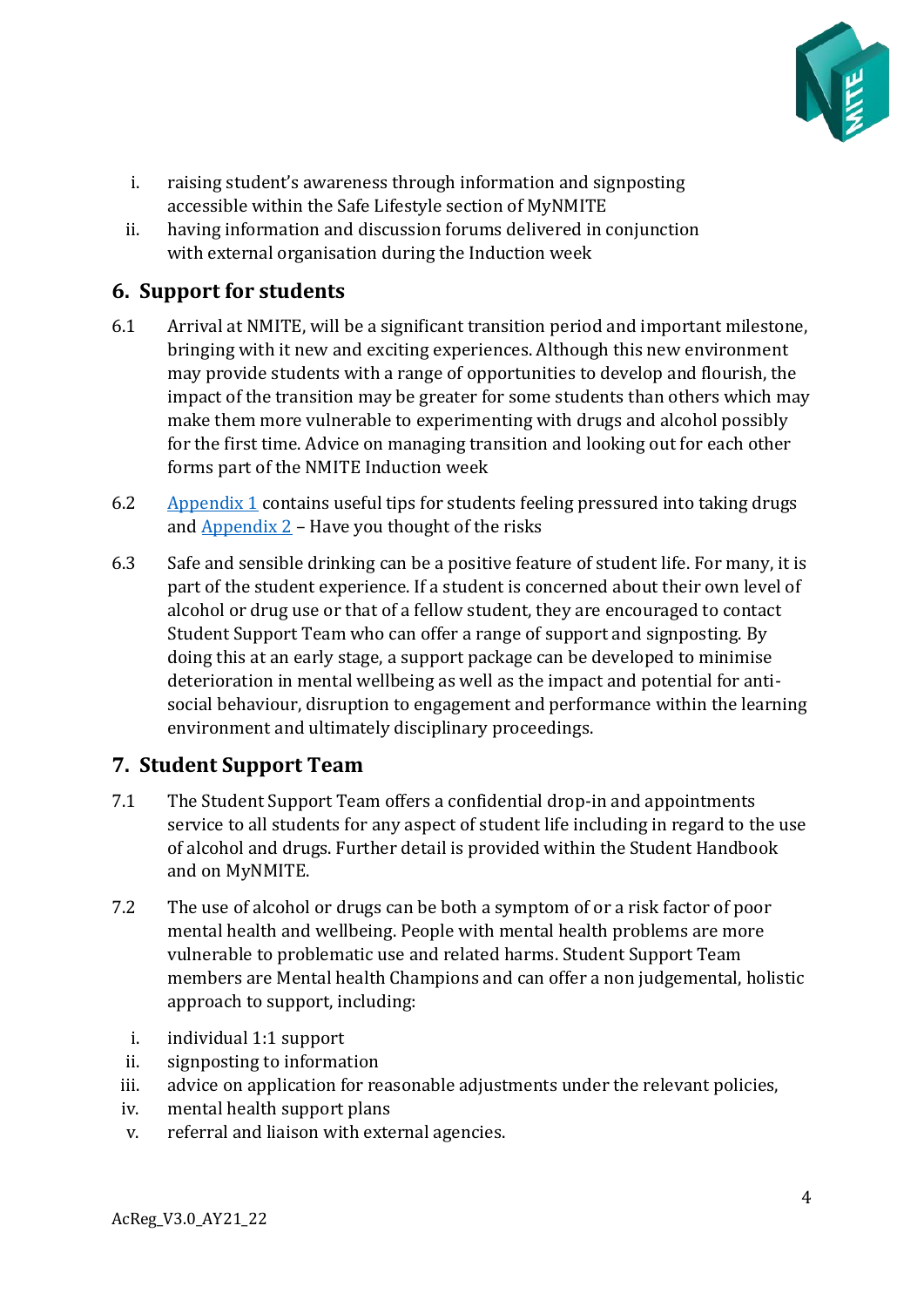

- 7.3 The Student Support Team may also assist, advise, and liaise with relevant academic staff on how best to support students' mental health.
- 7.4 Right Steps

As part of its integrated Wellbeing and Mental Health services, NMITE students have access to Right Steps; an on-demand wellbeing and mental health platform designed to create long-term behaviour changes to help reduce stress, anxiety and low mood, providing support to help live a happier life. Right Steps offers the latest information and advice about a wide range of health and wellbeing topics.

These include:

- i. 5 ways to Wellbeing
- ii. Anxiety
- iii. Low Mood
- iv. Stress
- v. Healthy eating
- vi. Physical Activity
- vii. Sleep difficulties
- viii. Help to Stop smoking

Students have access to Right Steps via MyNMITE.

### <span id="page-4-0"></span>**8. Information on alcohol and drugs**

- 8.1 Students can also access the Right Steps confidential counselling service. NMITE staff do not receive any information relating to students who have accessed different sections, although do have access to a report of the resources viewed the most. This supports NMITE to target its Wellbeing promotion activities.
- 8.2 The Student Support Team will make every effort to engage with the student to form a package of available support with an aim to enabling the student to productively engage with their studies.
- 8.3 Engagement with any of the support suggested or offered by staff is at the discretion of the student and their wishes in terms of accessing support will be respected. Student should note that this will be taken into consideration in the event of disciplinary proceedings being brough against the student.
- 8.4 NMITE is an education institution and there will be limitations on the support services it is able to offer individuals. The Student Support team may signpost to outside agencies for more specialist support and treatment.
- 8.5 Hereford Recovery Service is a first point of contact for referral for students who may need specialist support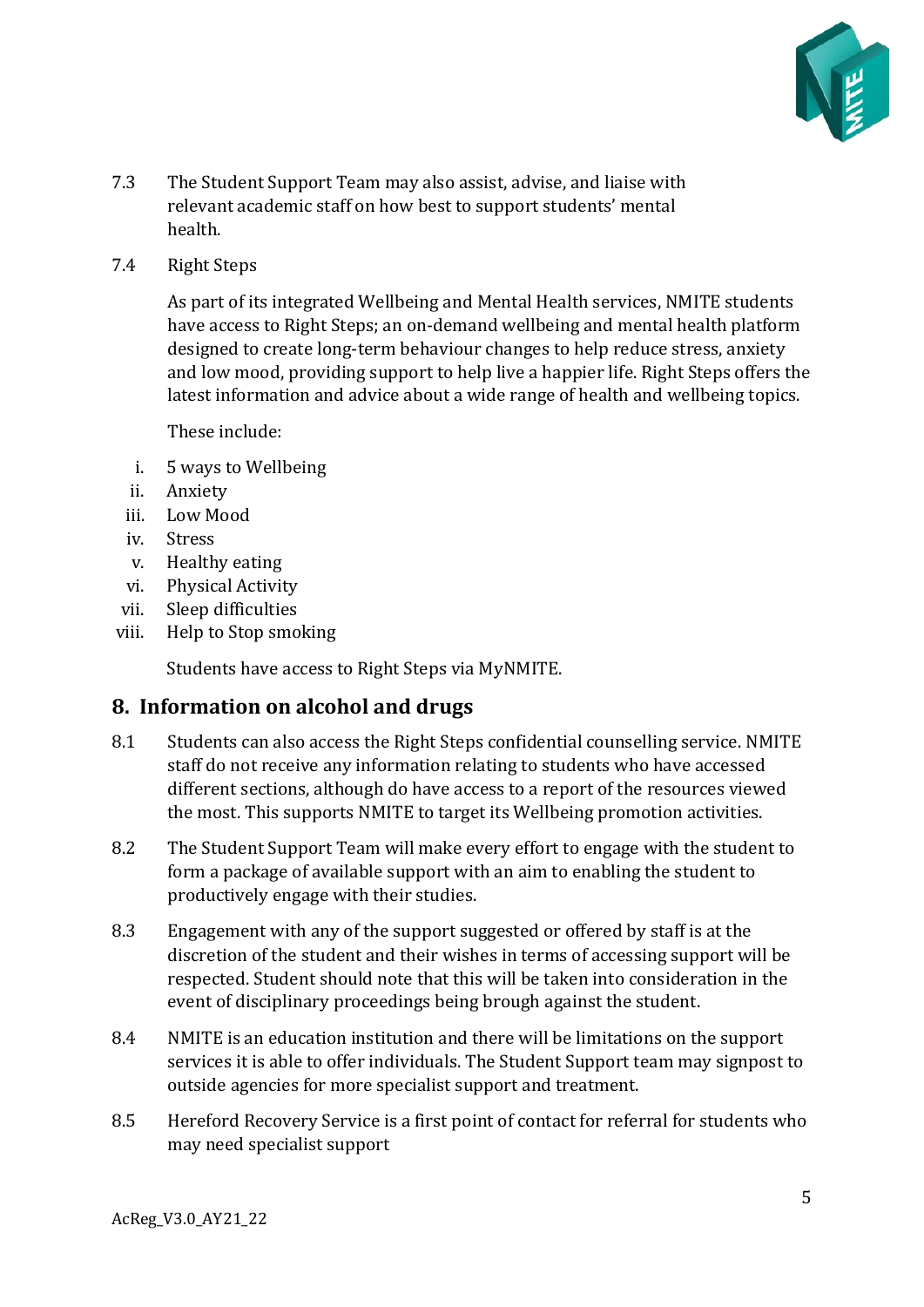

The integrated substance misuse service provides free and confidential support for adults and young people around their use of alcohol and other drugs.

Student may contact the service directly using the details below or the Student Support Team can make a referral.

Telephone: call us on [0300 555 0747](tel:%200300%20555%200747) Email: email at [Herefordshire@turning-point.co.uk](mailto:Herefordshire@turning-point.co.uk) In-person: visit the service at their central hub in Hereford

Online Referral Form – [complete this form and the Hereford Recovery Service](https://tp-opa.custhelp.com/web-determinations/startsession/Self%20Contact%20and%20Screening%20Form%202021?seedData=%7bsource:%27Website%27%7d)  [will contact to discuss next steps](https://tp-opa.custhelp.com/web-determinations/startsession/Self%20Contact%20and%20Screening%20Form%202021?seedData=%7bsource:%27Website%27%7d)

8.5 Additional help can be found on the following websites:

Talk to Frank - [www.talktofrank.com](https://nmite.sharepoint.com/Academic%20Registry/Policy%20Framework/Policy%20Framework_21-22_under%20review/Policies%20%20(working%20file)%20AY21_22/www.talktofrank.com)

Drug Scope - [www.drugwise.org.uk](https://nmite.sharepoint.com/Academic%20Registry/Policy%20Framework/Policy%20Framework_21-22_under%20review/Policies%20AY20_21/www.drugwise.org.uk)

Alcohol Concern - [www.alcoholconcern.org.uk](https://nmite.sharepoint.com/Academic%20Registry/Policy%20Framework/Policy%20Framework_21-22_under%20review/Policies%20%20(working%20file)%20AY21_22/www.alcoholconcern.org.uk)

Alcohol advice and information - [www.drinkaware.co.uk](https://nmite.sharepoint.com/Academic%20Registry/Policy%20Framework/Policy%20Framework_21-22_under%20review/Policies%20%20(working%20file)%20AY21_22/www.drinkaware.co.uk)

NHS services and support - [www.nhs.uk](https://nmite.sharepoint.com/Academic%20Registry/Policy%20Framework/Policy%20Framework_21-22_under%20review/Policies%20%20(working%20file)%20AY21_22/www.nhs.uk)

### <span id="page-5-0"></span>**9. Management and Procedure**

9.1 Any student found having used or being suspected of having used controlled substances illegally will be provided in the first instance with the necessary care and attention in relation to their health needs. NMITE's priority is to safeguard the wellbeing of the individual and all other students.

### <span id="page-5-1"></span>**10. Conduct**

- 10.1 NMITE takes antisocial behavior seriously. If NMITE becomes aware that a student's behavior in relation to use of drugs including alcohol is impacting negatively on others, a student may be suspended, from some or all of NMITE premises in the following cases:
	- i. where their continued presence constitutes a threat to themselves or others.
	- ii. where their behaviour disrupts other students in their studies, or in the wider use of the campus.
- iii. where their behaviour seriously breaches the Student Disciplinary Procedures.
- iv. where their behaviour compromises the reputation of NMITE
- 10.1 Dealing of drugs will be seen as a harm to others and to the reputation of NMITE. Where there is reason to believe that a student has been dealing drugs or has invited others on NMITE premises with the intention for them to deal to others,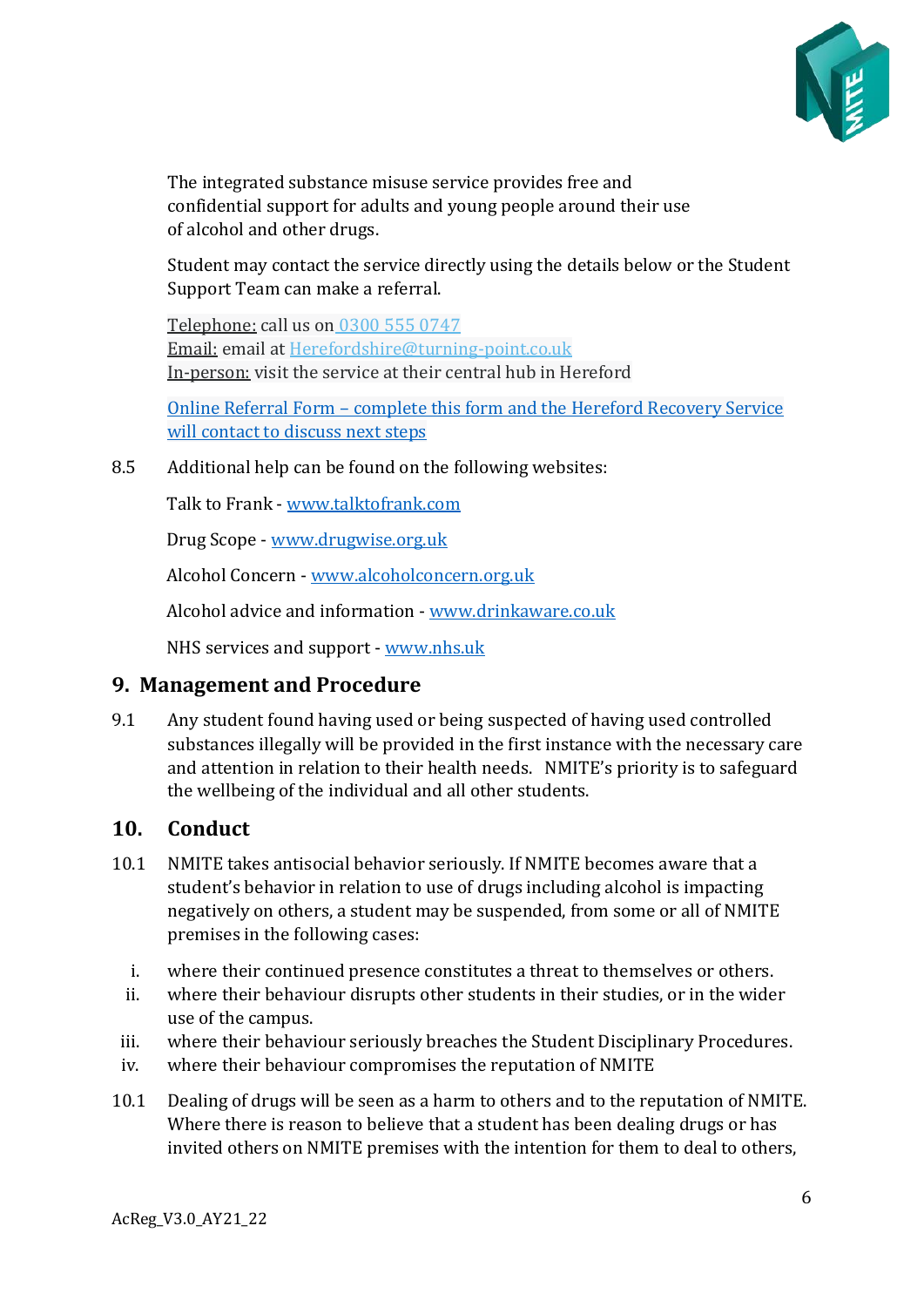

NMITE will ordinarily immediately suspend the student pending internal investigation and/or criminal proceedings.

# <span id="page-6-0"></span>**11. Disciplinary Proceedings**

- 11.1 Where breaches of the NMITE's Student Drug and Alcohol Policy are suspected, they will be referred under the NMITE Student Disciplinary Procedures, any student found in possession of, using, or dealing illegal drugs (or what are reasonably suspected to be illegal drugs) will normally be subject to disciplinary action.
- 11.2 The outcome of disciplinary proceedings could include mandatory drugs awareness programmes, notice to leave NMITE accommodation, suspension, or expulsion from NMITE. Other potential sanctions are listed with the Student Disciplinary Policy.
- 11.3 NMITE also has a legal duty to inform the police of any incident involving controlled substances, which could result in criminal prosecution. If a student is convicted of a drug-related offence, there may be additional implications for their future employment and travel. Students must recognise that criminal convictions impact on life chances; further information can be found in [Appendix](#page-10-0)  [3](#page-10-0) – Drugs - the impact on your future.
- 11.4 If NMITE becomes aware that a student has been arrested or charged off campus due to criminal offences related to the use or supply of drugs including alcohol, depending on the nature of the offence this may be managed via the Student Disciplinary Procedure. Where charges related to drug dealing have been brought but criminal proceedings do not result in conviction, Student Disciplinary processes will continue and if it is decided on the balance of probability that a student has been dealing drugs, NMITE will ordinarily permanently exclude the student.

# <span id="page-6-1"></span>**12. Accommodation**

<span id="page-6-2"></span>12.1 Student should refer to their individual tenancy agreements with their accommodation provider.

# **13. Additional Factors and Considerations**

### <span id="page-6-3"></span>**13.1 Offsite working**

13.1.1 During their learning students are likely to participate in off-site working. The Personal Tutor or Module Lead are responsible for assessing the risks involved, including those related to a pre-existing mental health condition for which plans can then be made; they may do this jointly with the Student Support Team if required.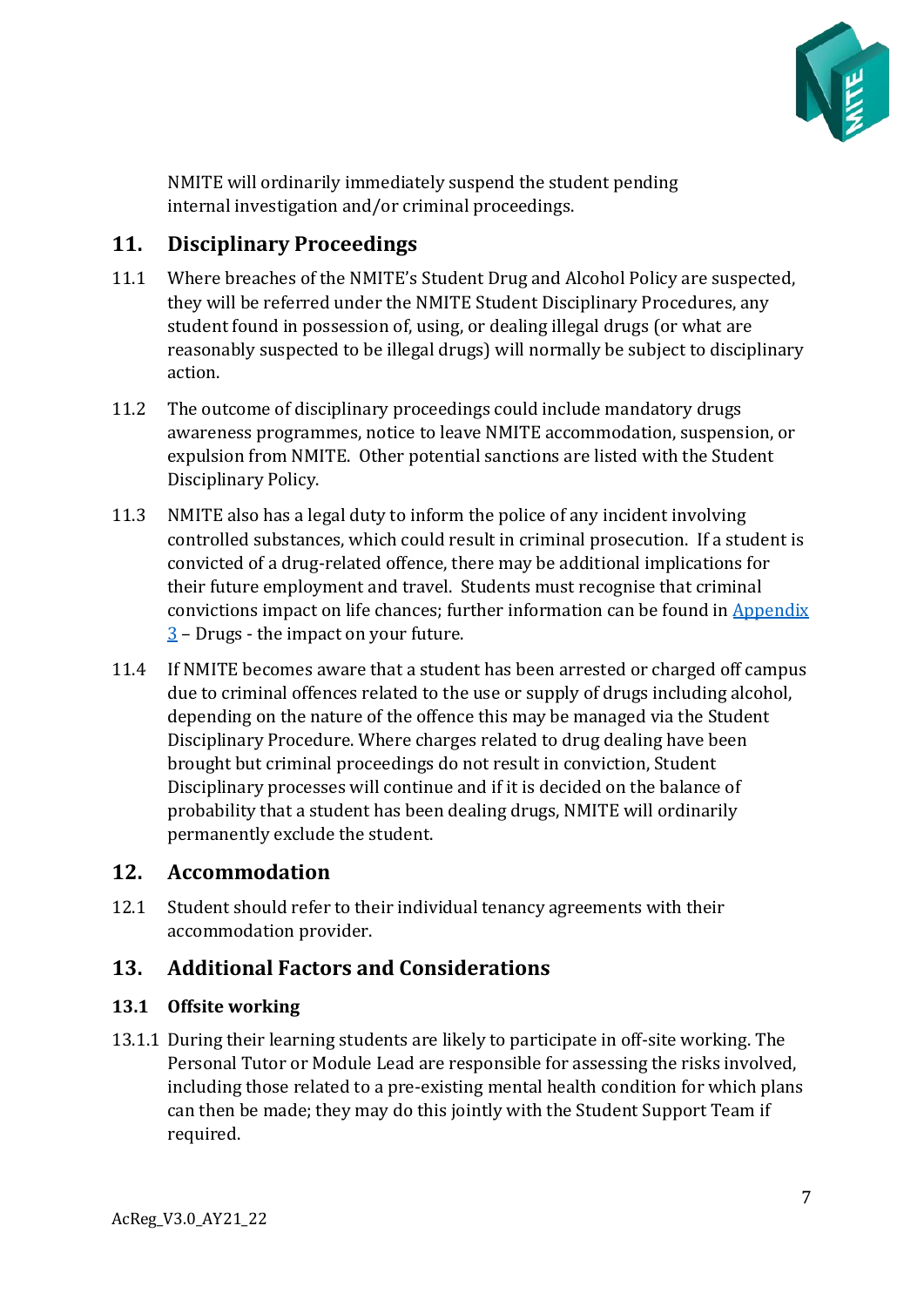

- 13.1.2 As part of the risk assessment process, the Personal Tutor or Module Lead specifies the frequency of the contact they will maintain with their students, providing an opportunity for concerns to be identified. Part of the briefing for all students engaging in offsite working will include suitable contact details in the event of difficulties.
- 13.1.3 Whilst distance from NMITE imposes some constraints, students undertaking offsite working away from the NMITE are still entitled to access support from the Student Support Team via e-mail and telephone contact.

#### <span id="page-7-0"></span>**13.2 Impact on other Students and Staff**

- 13.2.1 NMITE has a duty of care to all staff and students. There is a balance between the duty of care to an individual student and the overall duty of care to staff and other students.
- 13.2.2 If students are finding another student's behaviour challenging or coercive it is key that they speak with someone about this and the impact that it is having on them. Students are encouraged to speak with a member of the Student Support Team or their Personal Tutor.
- 13.2.3 If staff experience behaviour which they find challenging, then they should contact the Security or Student Support Team.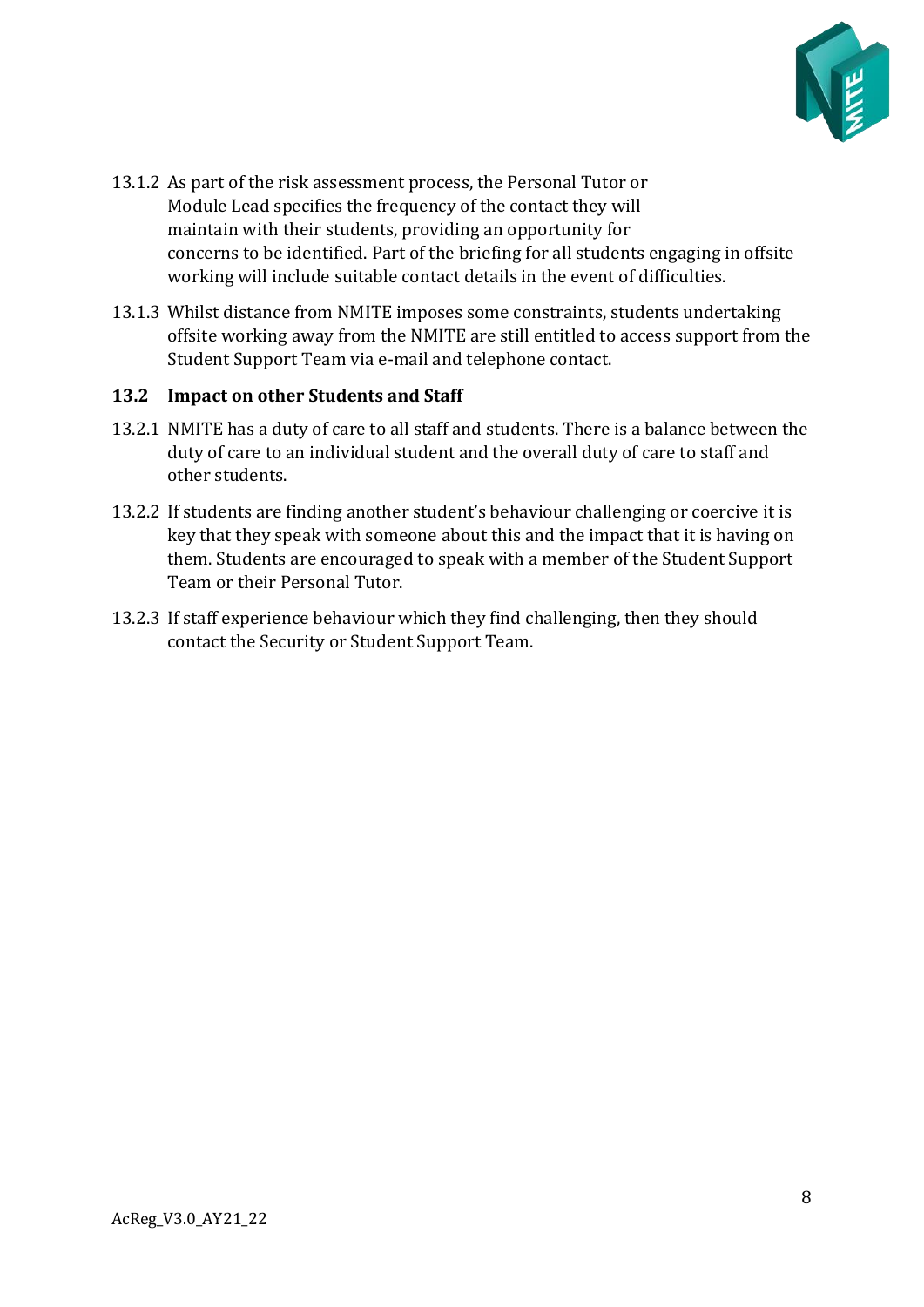

# <span id="page-8-0"></span>**14. Appendix 1 - Feeling pressured to take drugs?**

Here are 10 ways to deal with it

- Remember that you are not alone. It is easy to think you are the only one who is not tried drugs but, actually, most young people do not take drugs.
- Work out where you stand on issues like sex, drugs, and alcohol. Knowing your own mind makes it easier to stay true to yourself.
- Prepare yourself. Think about how you would like to respond when someone offers you drugs so you know what to say.
- Try to understand who is offering you the drugs and why. Friends should understand if you say no, people you do not know you very well may expect something in return.
- Say no firmly but clearly and without making a big deal about it. If they try to persuade you, do not feel like you have to change your mind.
- Remember that, although they may not show it, your mates will respect you more if you are assertive and clear about what you do and do not want to do.
- Take a look around. You will soon see that you are not the only one worrying about what other people think of you. Try to focus on your own opinion of yourself - in the end, that is all that matters.
- Worried about your mates being pressured? Do not keep it to yourself, talk to them, or someone you trust.
- If you are finding it hard to be yourself within your group, take a step back, and think about whether it is time to find a new crowd to hang out with.
- Before trying anything new it makes sense to know what's what. You can find out more about different drugs on the Drugs A to Z or call FRANK on 0300 123 6600 at any time, day, or night.

# <span id="page-8-1"></span>**15. Appendix 2 - Have you thought of the risks?**

There are always risks involved when taking illegal drugs, have thought of all of them?

- the user can never be sure of exactly what they are taking
- when a drug is bought, it is unlikely to be pure and you will not know what it has been mixed with
- not knowing the strength of what has been bought could lead to accidental overdose
- you cannot be sure what effect a drug will have, even if you have taken it before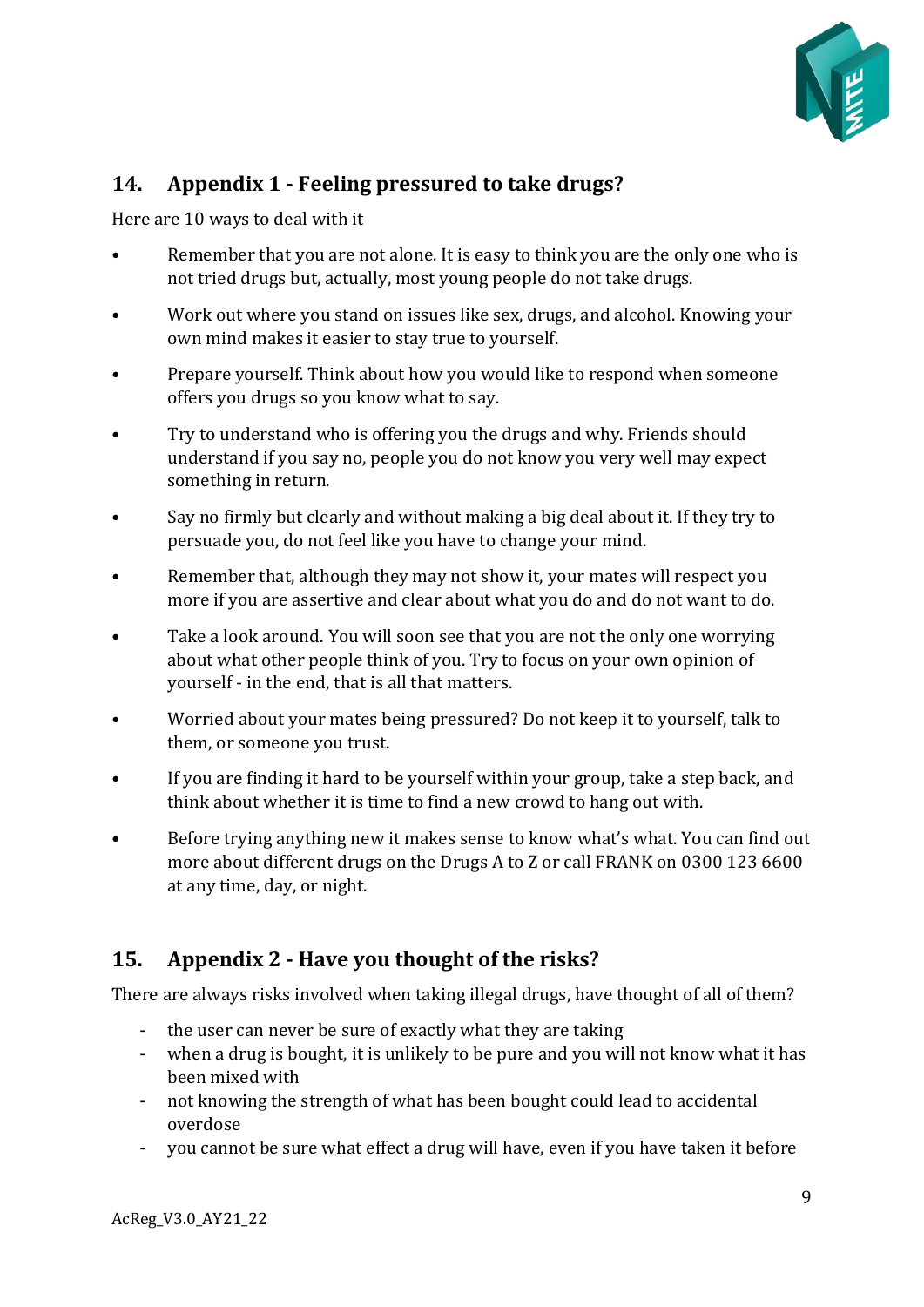

- it is often extremely dangerous to mix different drugs this includes taking a drug and drinking alcohol
- if needles, syringes, or other injecting equipment are shared, there is a serious risk of dangerous infections being spread such as HIV and hepatitis
- injecting can also lead to irreparable damage to your veins

For further information on the risks and what to do in an emergency refer to the Safe Lifestyle section of MyNMITE [insert link]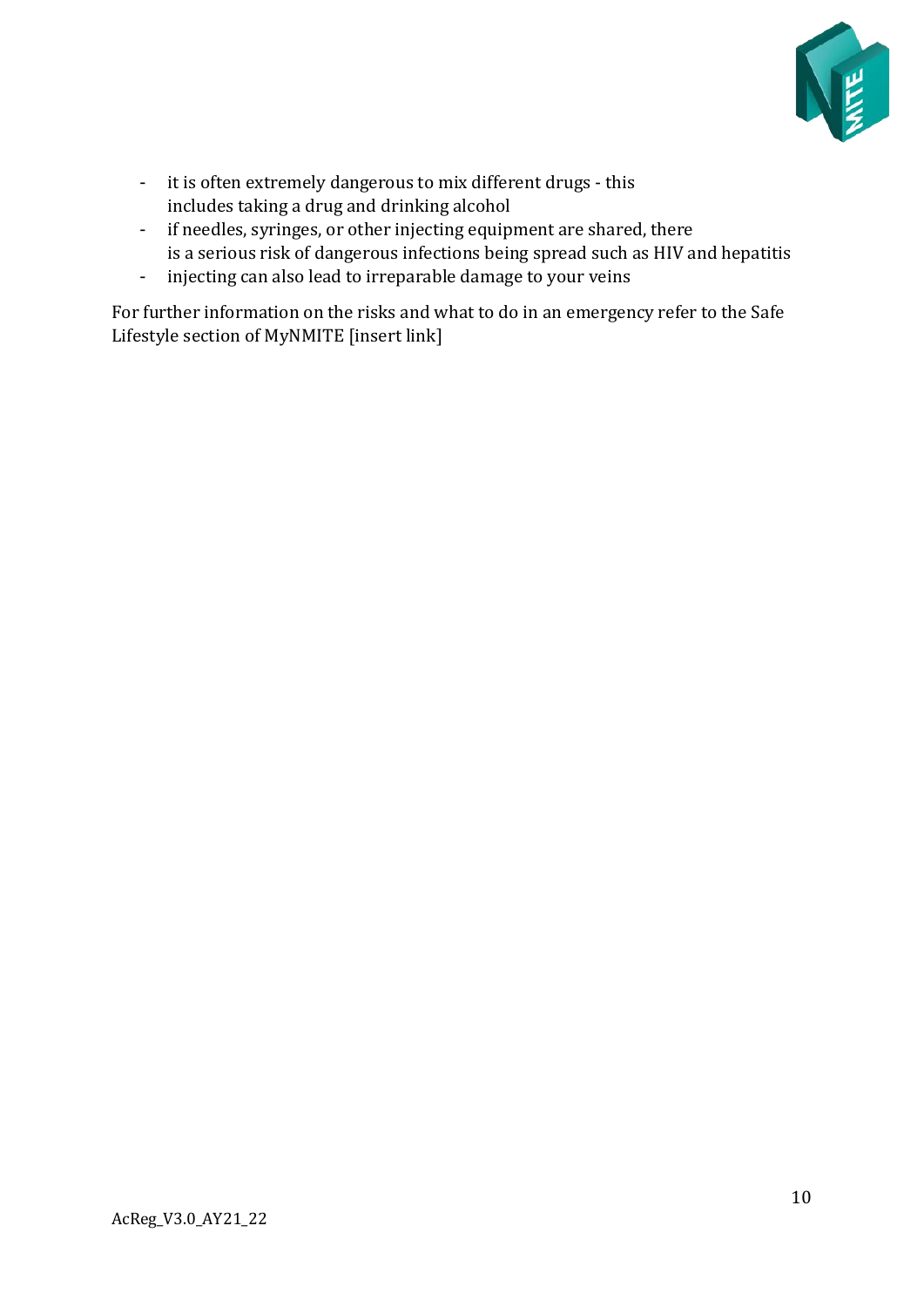

# <span id="page-10-0"></span>**16. Appendix 3 - Drugs - the impact on your future.**

As well as the potential for significant impact on both physical and mental health; the use of drugs and convictions relating to the use, production, supply or importing of controlled and or psychoactive drugs may have serious consequences for your future life, relationships, finances, career, employment and even travel.

It is not just dealers who will be arrested; carrying drugs for personal use could get you a large fine or time in prison.

You should understand the laws surrounding drug classifications, possession, and intent to supply

#### **Drugs and the law**

It is illegal:

- to have drugs stored or in your possession
- to supply anyone with drugs
- to make drugs
- to import or export drugs

It is also illegal to allow premises you own, rent, use, or occupy to be used for any drugrelated activity.

If you are found with drugs near a school, youth facility or location where young people formally meet, the courts will treat this as an aggravating issue can impose higher penalties.

### **Drug dependency**

For many drug users, increased drug use can lead to dependency and this condition can lead to many more problems. As drug misuse and dependency increases it can become more difficult to study or work. This alongside an increasing expenditure on drugs will often lead to financial difficulties paying household and personal bills, even having enough money to purchase food. Money may need to be borrowed and if repayments cannot be met, this may lead to debt proceedings and impact on future credit rating and ability to have a mortgage or further loans in the future.

As drug misuse increases, some people may use crime, such as theft of food and or burglary, to find items that can be stolen and sold to others to raise money to buy more drugs. Others may resort to more serious crimes such as robbery or extortion - anything to secure money to buy drugs. Some people will resort to dealing to raise income, but if caught by the police this can lead to higher penalties being given by a court.

### **How drugs are classified**

Drugs are put into one of three categories, according to how dangerous they are and the impact they have on society - not necessarily the individual. It is worth remembering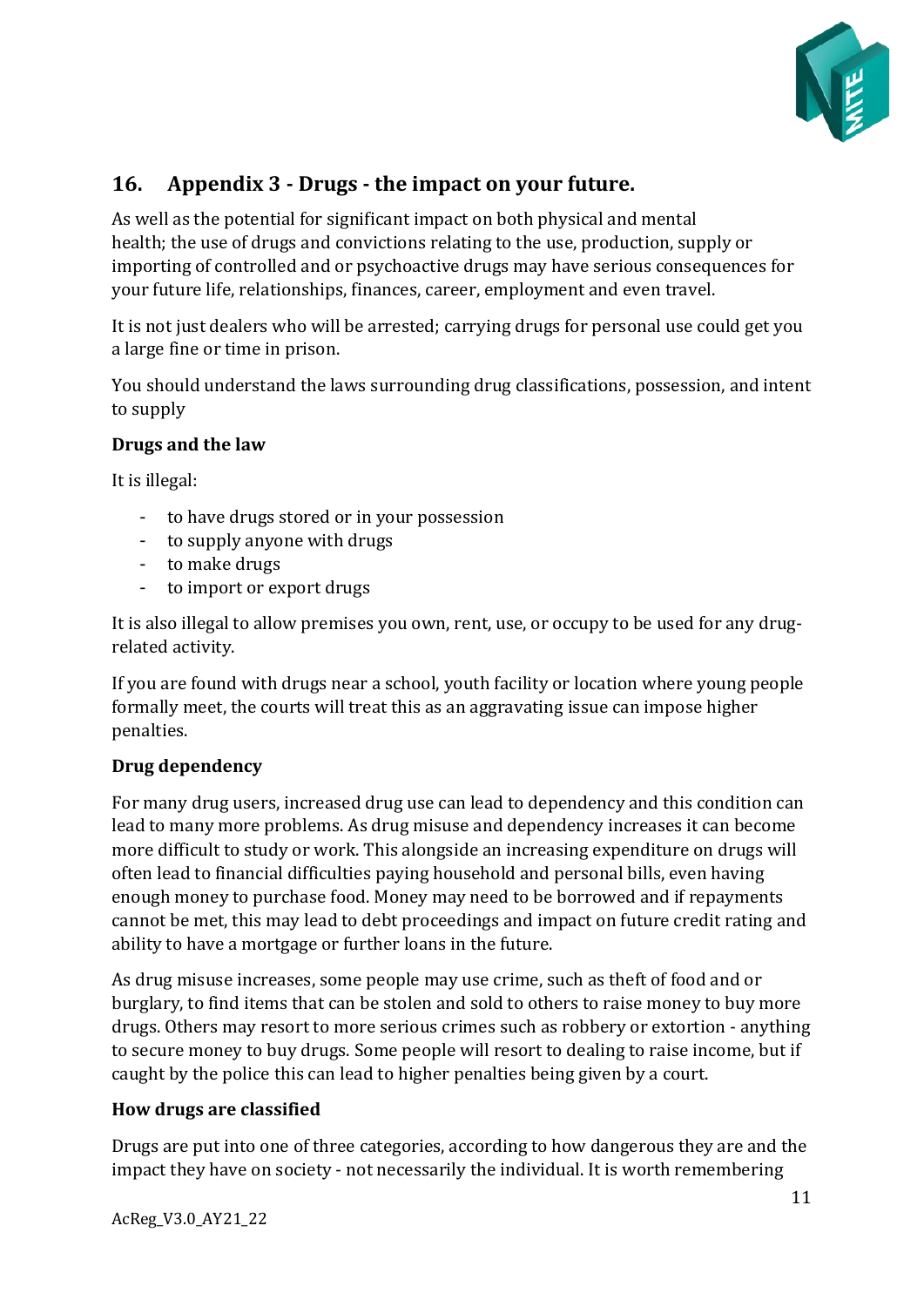

that different drugs affect people in different ways. Drugs in all classes, not just those in 'Class A', are very dangerous.

The three categories of drugs are Class A, Class B and Class C:

- heroin, cocaine, ecstasy, and LSD are Class A drugs
- speed, cannabis, ketamine, mephedrone and some amphetamines are Class B drugs
- anabolic steroids, GHB and some tranquilisers are Class C drugs

Also refer to the section on Psychoactive Substances, also (mistakenly) referred to as 'legal highs'

### **Possessing drugs**

If the police stop you and you are in possession of drugs, it is likely that you will be arrested. The drugs found will be seized and destroyed.

If you are caught with drugs you may be charged with possessing (or possession with intent to supply - a much more serious offence) controlled drugs, whether it is yours or not.

If the police find you with drugs, the punishment that you receive will depend on the class of drug, the quantity of drugs found, where you are found and your personal history (previous crimes, but importantly, any previous drug offences).

For example, for a person over the age of 18; it should be anticipated that you will receive a caution and further action, such as prosecution, will depend upon the decision reached by the Public Prosecution Service.

### **Risks of taking drugs**

If you are found with a Class A or B drug and have a history of drug offences, you will be prosecuted.

The maximum sentences for possession of each class of drug are:

- up to seven years in prison or an unlimited fine (or both) for a Class A drug
- up to five years in prison or an unlimited fine (or both) for a Class B drug
- up to two years in prison or an unlimited fine (or both) for a Class C drug

Sentences can increase if you are dealing drugs or supplying them - even if it is just to friends with no money changing hands.

### **Cannabis**

Cannabis is illegal. It is a Class B drug.

The maximum penalty for possession of cannabis is five years imprisonment. A magistrate's court can also impose a fine of up to £2,500.